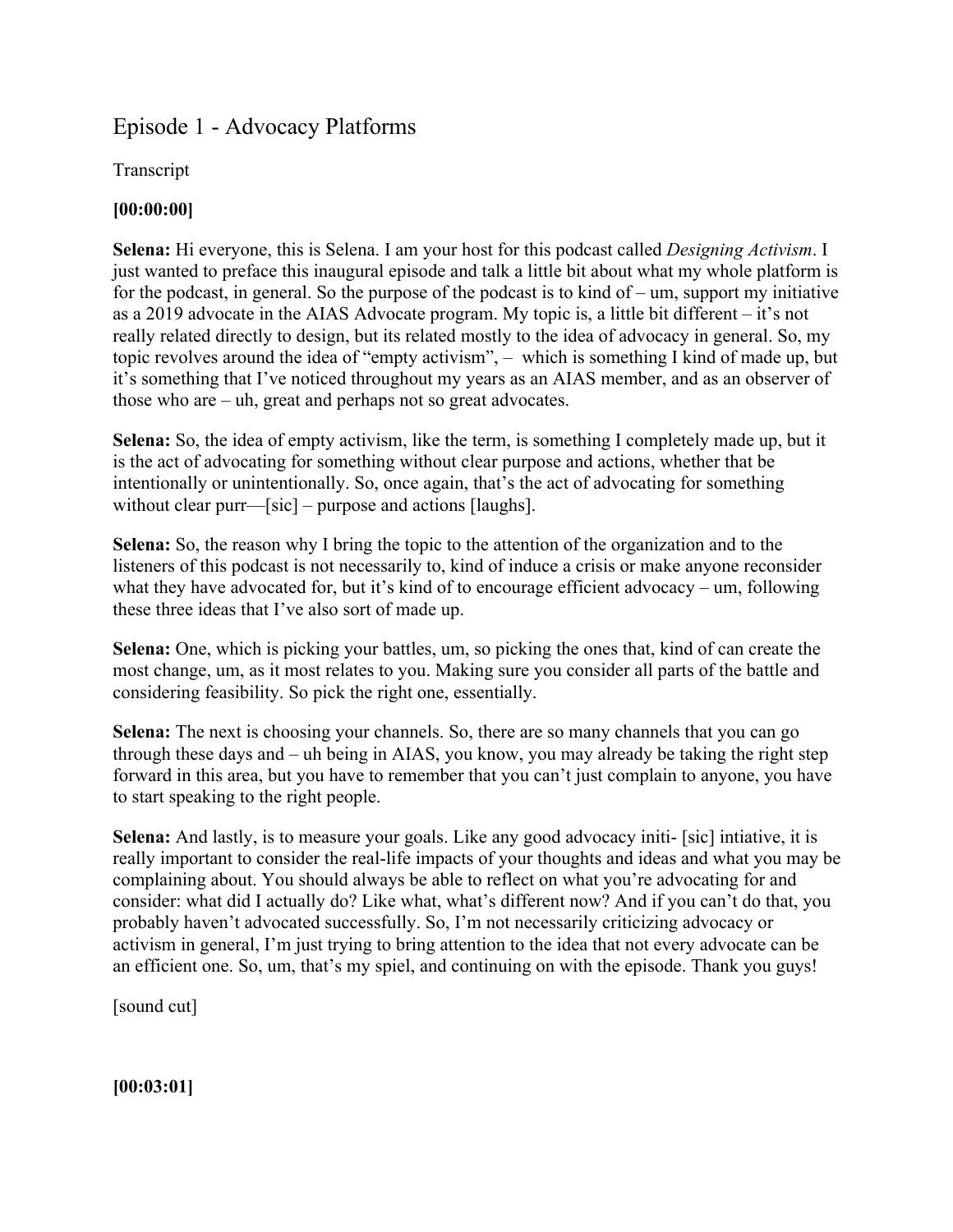**Selena:** Also, one last side note, that I also forgot to mention, A-I-A-S stands for The American Institute of Architecture Students so, all right, now for the episode.

[sound cut]

## **[00:03:14]**

**Selena:** Hi everyone, welcome to the inaugural episode of a podcast called *Designing Activism*. My name is Selena Zhen and I am from Carnegie Mellon University, um and I am here hosting this podcast as an advocacy initiative for my 2019s [sic] – 2019 Advocate Program. So I'm going to introduce my guests, who are Tim Hawke, Chitika Vasudeva and Ethan Moore. Do you guys just want to say something super quick?

**Tim:** Sure yeah. Thank you for having me. I'm Tim Hawke, I am an architect in Columbus Ohio, and I am currently serving as the liaison on the AIAS board to the AIA, and within the AIA I serve as the National Governance Advocacy Committee Chair.

#### **Selena:** Exciting.

**Chitika:** Yep, yeah, I am Chitika, I am chapter president at AIAS Carnegie Mellon, and um – in terms of advocacy I have served on the 2017-2018 National AIAS Advocacy Task Force, and this past year co-chaired the 2018-2019 AIAS National Resiliency Task Force.

**Ethan:** I'm Ethan, I'm a vice-president at Kent State University. Um, I recently started and have chaired, for the past two years now, our local advocacy task force at our chapter. And I just wrote an article on that for the national website, which can be a supplemental resource, if you're looking to expand your advocacy efforts.

**Selena:** Cool. So like I was saying before, I kind of brought you guys here specifically because I want to talk about different avenues in advocacy, particularly I guess within education, because that's what most of you guys are related to – so Chitika, do you want to talk about your path and how you kind of got into this, because its… relatively new.

**Chitika:** Sure. Yeah. I mean, I first heard about the National committees at Grassroots 2017, um, and in fact, this year's committees have just gone out **[unintelligible 00:05:23],** so that's a little plug. But I really just gravitated towards the National Advocacy Task Force because of, you know, "Advocacy" in the title, and over time started to learn what a good resource a National Committee was, to start to learn what it means to be an advocate, and what kind of platforms are available to do that. Um, I think the advantage of that was that AIAS National has a lot of presence and influence and resources, and it kind of is rewarding to become a part of an organization that has an established advocacy platform because it not only gives you a leg up but you also learn a lot from people that are around you. So that's kind of how I have come to where I am now, where I am working with other fellow advocates I've come to define what it means to me and why its important.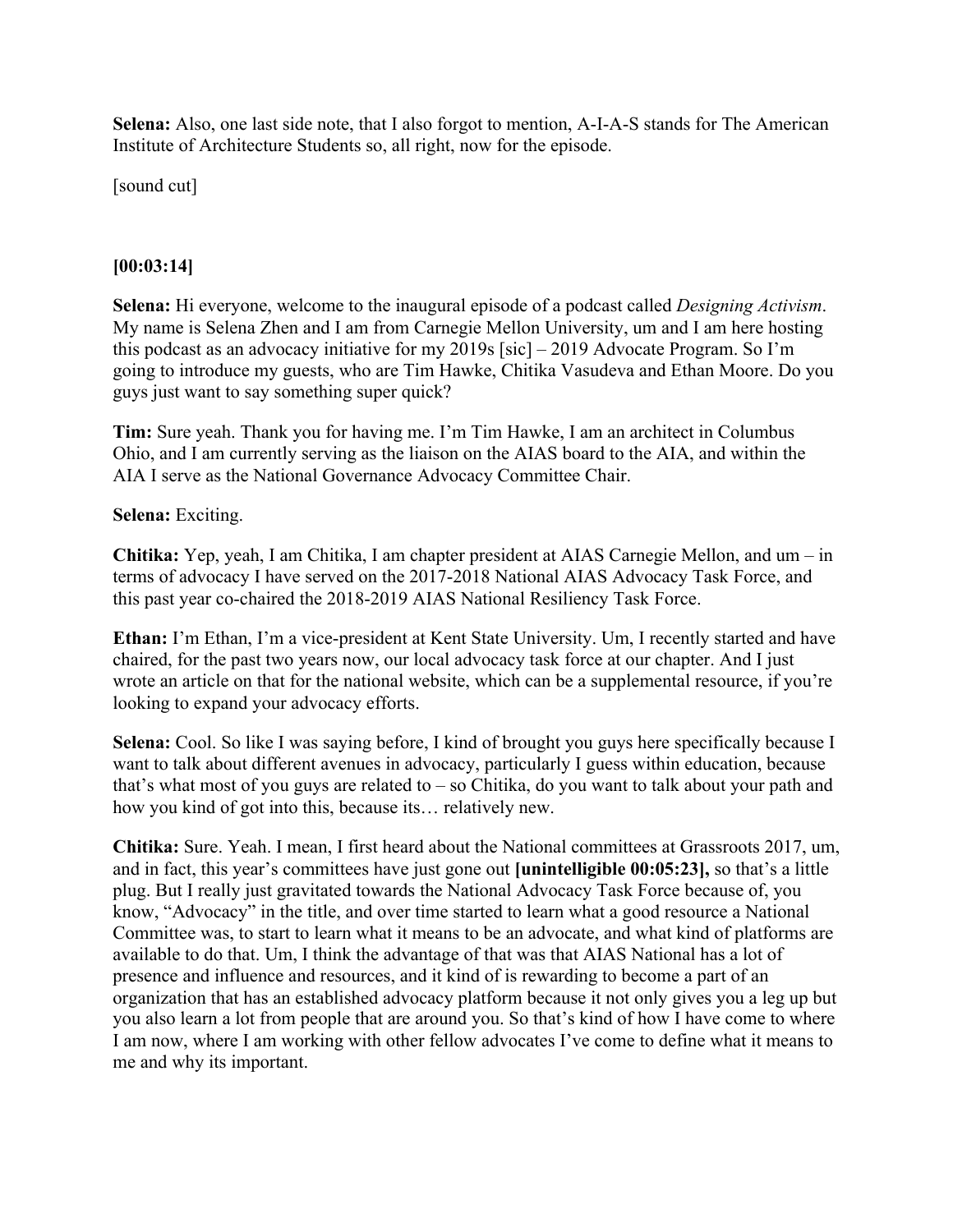**Selena:** Yeah, definitely. And I think that you can kind of see that in your path, like what you've started to do within our own chapter as well and locally within our Pittsburgh area.

**Tim:** Yeah, to me it seems like it's a really great opportunity for students to stand out and diversify their engagement beyond just studio courses or structures or drawing. And, the reality is, I recognized when I was an emerging professional and a student, that things weren't really the way I wanted them to be, you know?

#### **All:** Mhm

**Tim:** Like I wanted to have people around me to provide a voice, and I think starting when you're a student, to have thoughts and consider things and discuss like you're talking is really important. And I know, Ethan, you've – you feel like – I mean you're – you're saying you've gotten a lot of benefit out of it at Kent.

**Ethan:** Yeah we've gotten some really tremendous benefit out of it at Kent. From a fundraising standpoint, people are very willing to partner with us on advocacy-related events and really any event, because we have an advocacy committee and we're dedicated to advocating. We started the committee because we felt like there was more we could do, and there was more we could be participating in. Um, and that our voice could be maybe heard a little bit louder than what we have been doing.

**Chitika:** Yeah. I think it's interesting to think about how we are all on committees, but in different ways and those committees themselves are really different, I mean-

**Selena:** And also different scales-

**Chitika:** -yes. Yeah absolutely-

**Selena:** -extremely different scales.

**Chitika:** -I mean, I would, I would [sic] kind of compare our experience and I think that would be really cool because we are all both working as students, Ethan and I, but he's at Kent which is at the Chapter scale and I have to interact with members – AIAS members – from all over the country. Which like, really changes how-

## **Tim:** Mhm

**Chitika:** -you know, we – what we learn and what we talk about. Because sometimes I find myself explaining so much about what happens at CMU and what my background is and all of us have to do a lot of background sharing to come to an understanding about each other. And you [Ethan] probably don't have to do that as much. But you know, there's also the trade-up of you learn different things so I don't know if you wanted to-

**Tim:** But he – Ethan is saying that he is diversifying his discussions through dialogue with professionals as well, which I think is really important. One of the things we talked about earlier today was diversifying the discussion to talk to allied professionals. So-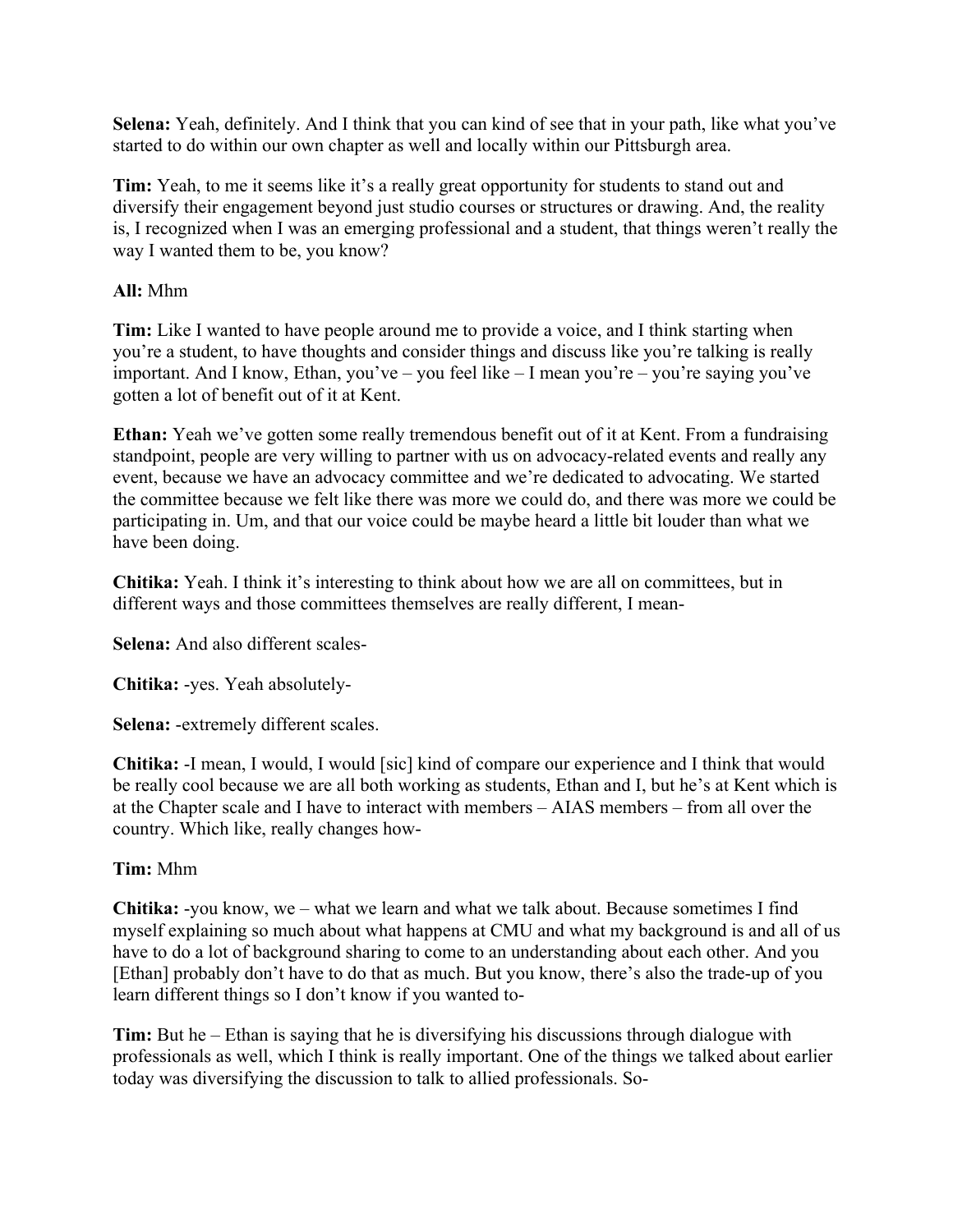#### **All:** [agreeing]

**Tim:** Students who are in design disciplines that are not necessarily architecture. I think there's are a lot of similarities and you can learn from those discussions and bring things back. So the National perspective's is really strong, I think that there's the perspective that you get from interfacing with professionals, and I think there's also that perspective you get from talking to other students, who are in similar majors.

**Selena:** Yeah, definitely, and I mean, coming here, just talking to other advocacy people here – and especially after giving the story slam – a lot of people have surprisingly come up to a lot of the advocates and been very supportive of the same ideas. So it's reassuring to know that these ideas aren't, you know, completely falling on deaf ears, in a lot of ways.

**Tim:** You know, one of the things I've found is I feel like my advocacy efforts are impacting my design-

#### **All:** [agreeing]

**Tim:** -in a good way. So they're giving me tools to help have empathy for client situations or recognized through interface with other leaders across the country, that there are different ways to approach a problem. So I've become much more aware of the relevance of resilient design, on my practice, in Columbus, where a few years ago, I probably would have never really considered that to be important, and now I recognize that there are issues with the buildings where there's no ventilation, there are issues with limited access to water or back-up electrical systems that are necessary. I would have never known that without participating in an advocacy, uh, dialogue.

**Selena:** Yeah. And now that you are kind of are aware of the situation, you are putting it to use, through practice at least, so that's sort of the more professional activism component.

**Chitika:** Mhm.

**Tim:** But I think that it would impact your design in studio as well-

**Selena:** Yeah definitely.

**Chitika:** Yeah.

**Ethan:** It definitely has been, for me

**Tim:** -it has?

**Ethan:** Yeah, absolutely.

**Tim:** So what's an example?

**Ethan:** Um, realizing that uh, your voice doesn't necessarily have to be the loudest, just because it's your voice and you feel like you may know everything about a specific topic. Um, interfacing with people who have varied backgrounds and different experiences, and bring other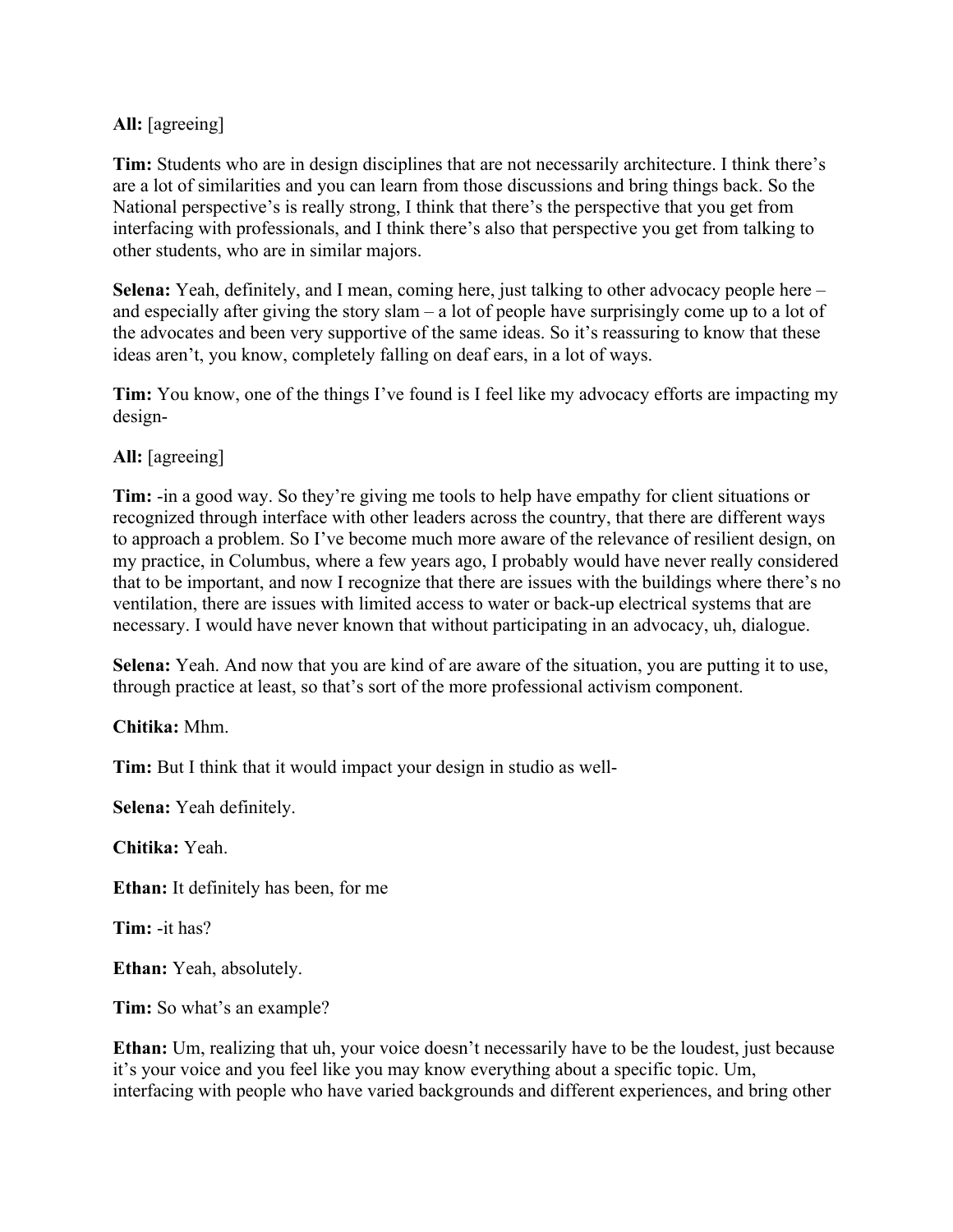points of view to the table. And really allowing for collaboration, um, leads to much better design-

**Chitika:** And just work overall.

**Ethan:** -mhm.

**Chitika:** Yeah, I think that's so interesting because, uh, like what you mentioned Tim, is – is what Selena's been talking about, or is using this platform to advocate for; which is this really good tangible actionable element of advocacy which so many of us struggle with, because I know I did when I started.

#### **Selena:** Right.

**Chitika:** Um, you know where I, I kind of had no idea where this conversation would go, and I think I was just expecting to kind of talk every once in a while and feel good about, like-

## **Selena:** Talking.

**Chitika:** -yeah, [laughs] like we all agree we have a problem, [claps] cool, let's go home now.

**Selena:** [laughs] Yeah, but not do anything about it.

**Chitika:** [laughs] Yeah and then  $I - I$  think that comes from a place of not always knowing what you can do about it-

## **Tim:** Mhm

**Chitika:** -and, and something as kind of – like for something like that to trickle right into something like your studio work because you've just learned to collaborate and listen to other voices and even carry yourself in a way that helps you push for things that are important or learn to back your ideas up with facts and figures—and more actionable plans – I just thought it was interesting because what you guys talk about are in some ways very different but very related outcomes of advocating effectively.

**Tim:** Right

**Chitika:** Yeah.

**Tim:** The other thing that I've noticed through advocacy, is you begin to get the input of nonarchitects, and bring them into the discussion. So, a lot of times, like when we were on the Hill the other day, you're seeing how your concerns are resonant with people who are not necessarily architects. And you're also building their knowledge of your importance, and – you know-

[sound cut]

**[00:13:07]**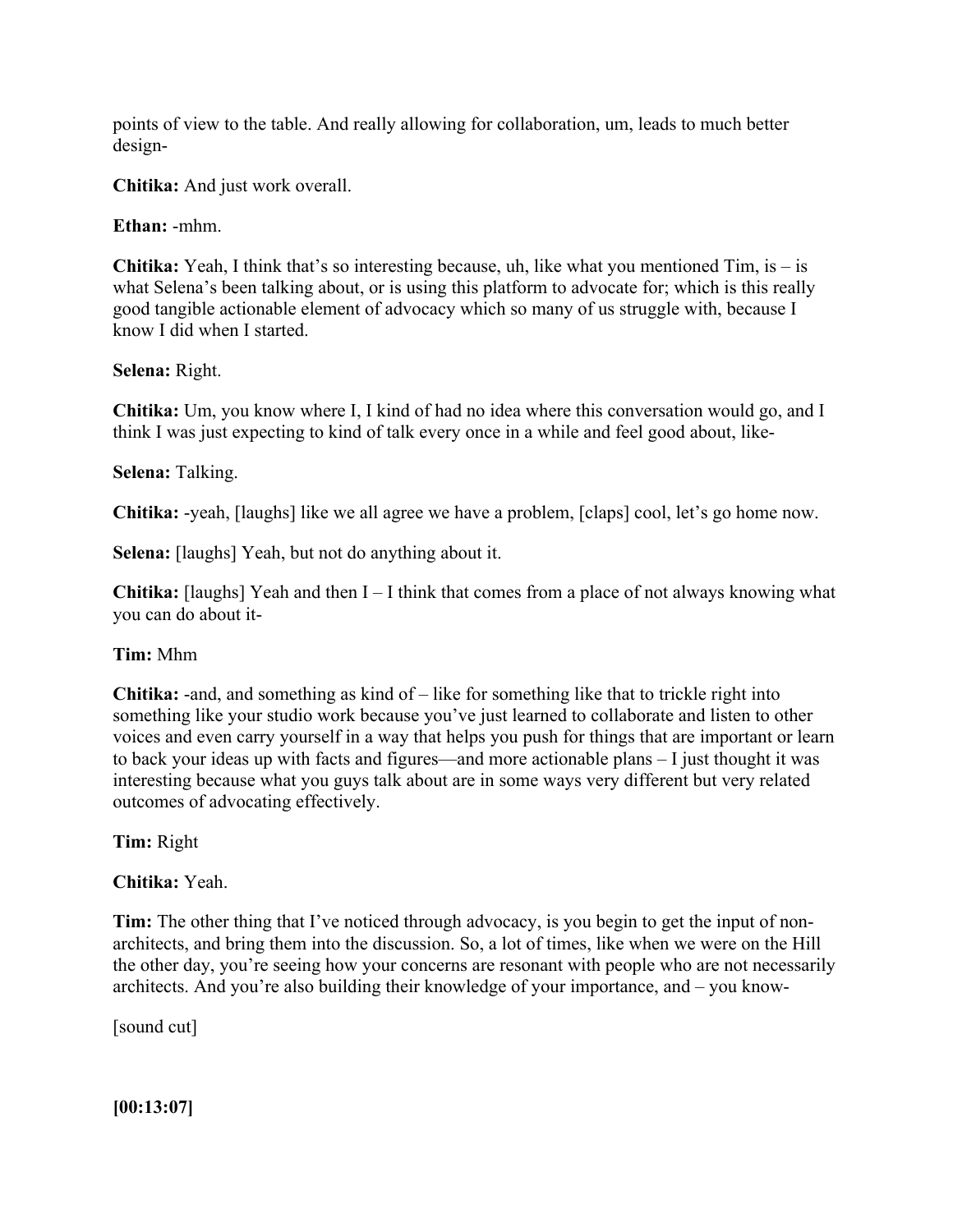**Selena:** Sorry guys, we – **[unintelligible 00:13:09]** – we just had to tell the Board of Directors to shut up.

## [laughter]

**Selena:** So – if you can imagine that conversation. No I'm just kidding [laughs]. Um, yeah no continue what we were talking about.

**Chitika:** Uh you were talking about Capitol Hill Day.

**Tim:** Yeah and the diversity of opinion and outside viewpoints and all that kind of stuff. And the – other thing – Okay so I come from a place of a lot of experience and practice, but one of the things I didn't recognize when I was a student is the amount of outside influences that impact design. So for instance, right now on the AIA, we're – we're trying to roll out a new policy on codes. Which we want to influence all the building officials and governments in every state. So you got fifty states who all have to enact legislation and new building codes. And all fifty of those states contribute to energy reduction in buildings. And we're trying to move the needle, so that the energy reduction programs help to contribute to our 2030 commandment, which is trying to get towards net zero. So that's a tremendous effort that needs to be done. And we are not going to be able to get it done without student voices at the table, and the more voices we have in dialogue, the – the better success we'll have.

**All:** [agreeing]

**Tim:** I guess one other thing I think is really important to say – and maybe you guys can speak to this—is that I always thought it was like so overwhelming that it wasn't worth going into, there is so much to do that you just feel like its -

**Selena:** What is overwhelming?

**Tim:** -the whole process of like getting to get anything done. Oh why bother, it's so overwhelming. But you just have to start. It's like a diet program or an exercise program.

[laughter]

**Chitika:** I think in some ways the dieting is harder.

[laughter]

**Selena:** That's true.

**Chitika:** I would do advocating and Student Hill Day before- [laughs]

[laughter]

**Selena:** Do you guys want to reflect on Student Hill Day though-

**Chitika:** Yeah!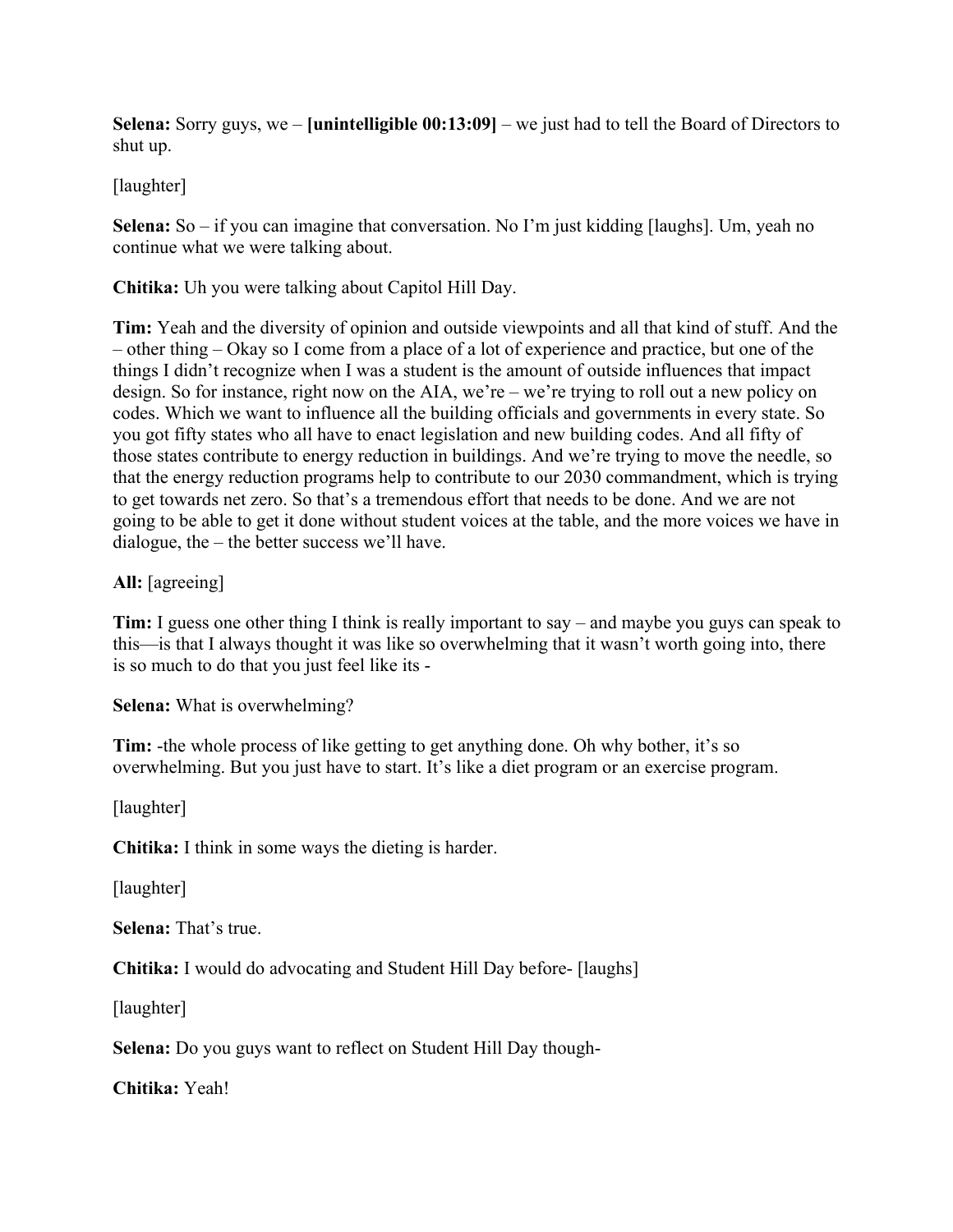**Selena:** -because I mean, I think that's a really important part of effective advocacy, in a lot of ways. And you guys were on the same team going to the same delegates, right? [gestures to Chitika and Ethan] Yeah. Tell us about that.

**Chitika:** Tim missed out on the party.

[laughter]

**Tim:** I was on a different one, but go ahead.

**Ethan:** It think it was one of the most impactful things I've ever done. To be able to go to people who are willing to listen to what you have to say, and your thoughts on the matter. And then to be able to watch it actually make a difference, and make people's lives better. It was really just an incredible experience.

**Chitika:** Mhm. Yeah I agree. I was actually really, uh, conflicted and kind of nervous going in because the-

**Selena:** I think a lot of people were. Yeah.

**Chitika:** -well yeah, part of it is  $-$  is  $-$  I mean I don't think the issue is like charged, per se, as much as some other things could be, but as an international student, I felt kind of confused about, you know, my role in this situation and my ability to be impactful and almost my right to be there.

**Tim:** But, I don't know if they're going to know what the – you're probably need to tell people-

**Chitika:** Yes, I was just going to get into that-

**Tim:** -yeah okay.

**Selena:** Yeah.

**Chitika:** -so we – just for some background – we were meeting staffers in the Senate and the House to push for Bill-

**Selena:** -the Senate Bill 1428.

**Chitika:** -which is – um. Oh my god I forgot what it is.

**Selena:** Its essentially to, um.

**Chitika:** Oh right-

**Tim:** Change retirement plans.

#### **Selena and Chitika:** - thank you.

[laughter]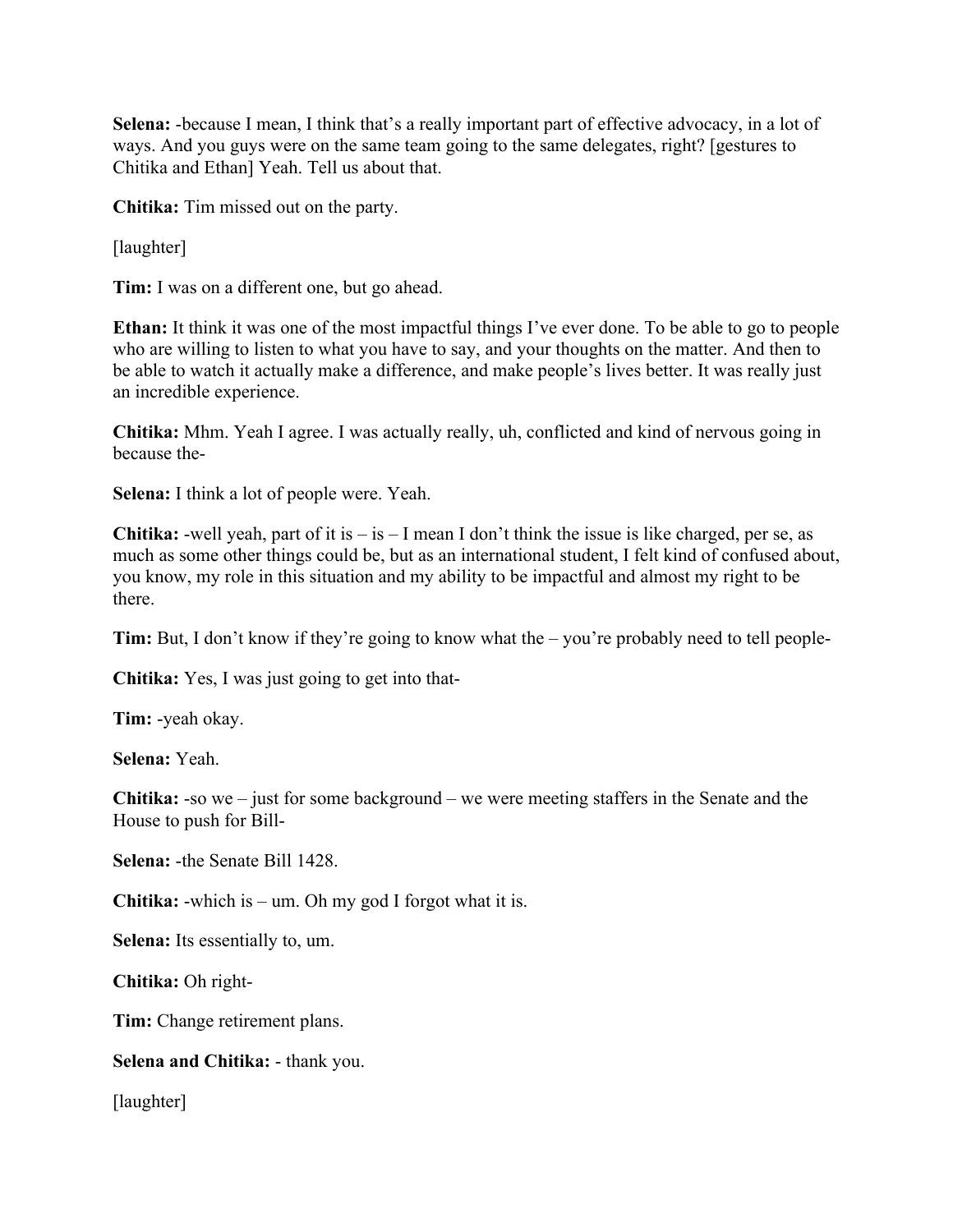**Chitika:** So it was addressing the issue of student debt by creating an option for people to-

**Selena:** Employers.

**Chitika:** -employers – to match people's payments towards their student loans. And then kind of match that by putting it into their retirement fund.

**Selena:** Yeah so instead of – typically um, if you want to put money towards your 401k, you would put a certain percentage into your 401k and then your employer would match that percentage into your 401k, but this allows – basically red tape to be taken out – to allow the employer to match a percentage of someone's – say you would want to put 4% towards your student loans and they could match 4% into your 401k. So instead of only planning for the future or only taking care of the past, you can do that at the same time. So that's… kind of a complicated topic actually.

**Chitika:** Yeah, it was hard to understand, so there was some of that, which was intimidating. Um, and part of it was, like I was saying, I just kind of felt like I wasn't sure if I was the right person there to be talking about it, but-

**Selena:** Yeah.

**Chitika:** -thankfully my fellow advocates reminded me that [laughs] you don't know, its important to discuss things that are important to other people. And I kind of rationalized it as, well just because I don't go here and go through the same processes doesn't mean that my friends and colleagues and peers would not benefit from this.

**Selena:** Yeah I definitely thought it was interesting going into a campaign that was already created for us, instead of campaigning for something that you've created. Because I mean, that's something that I've typically seen, just in AIAS. Like you – like for example Chitika, you've always advocated for something that you've created through the committees. But this is something that we're going into as a... as a third party. Which I thought was really cool, so  $-$ 

**Tim:** Well, what I thought was cool was, we had these experts at the National AIA, who had done all the research, and they had found the correct bill that would be able to be supported on a bi-partisan – in a bi-partisan way. So my group went in, we spoke to both a Republican and a Democrat, and both of them responded positively. The Republican said we felt we should eb doing more in a broader way, and the Democrat felt that this was the right bill, but they both supported it. But one of the things that I think is interesting is that, after – I don't even know if you guys know this but – yesterday the AIA issued a social media blast on LinkedIn and other things, and there were members of the AIA who were going onto that LinkedIn and making negative statements about what the students had done-

**Selena:** Really? That's very interesting-

**Tim:** -and yeah and they were saying — they were saying like, oh these students don't want to pay for their national debt, they're trying to get out of their debt, etcetera. And they are so uninformed, because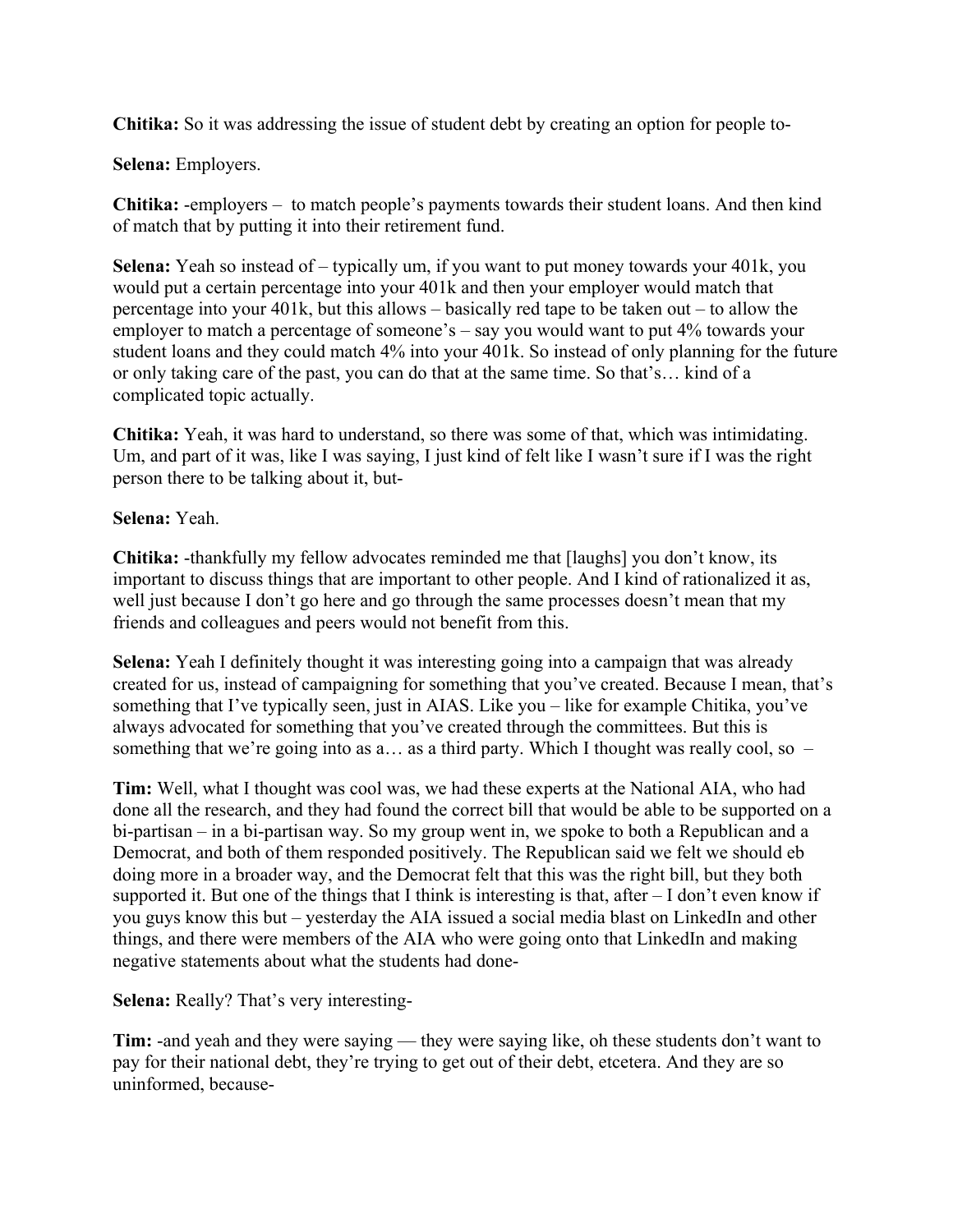**Selena:** -yeah because that's not at all what the bill is about.

**Tim:** -it's not at all what the bill is about! So the other interesting lesson that I got out of it was there's a complete, sort of knee-jerk reaction, by a lot of people where they don't want to really understand, right?

**Chitika:** There's definitely a reluctance to educate yourself and – which is not to say – I'm not trying to dismiss anyone's reactions to the overall issue, but even as an advocate, sometimes you have to push yourself to do research and kind of figure out what you're getting into. Especially because you have to combat half information and no information sometimes, coming in from opposition. And a lot of the times when you clarify the facts, people are on board. We also met with both a Democrat and a Republican. And we did our research on both of them. And we had different approaches on how we talked to them and got different reactions from them. But ultimately they were both really positive, which was really, um, I think in the large part, a success of us just doing our homework and knowing what we were talking about.

## **All:** [agreeing]

**Selena:** I just find it so interesting that – no offense, but older members of the field would react so negatively to students pushing for something that affects, I guess more of… us… but would also affect their kids. I mean this is not necessarily just for architecture students, it's for all students, all loan types, and just student loan debt in general.

**Tim:** Yeah, well the whole point behind the advocacy initiatives are to begin to have that dialogue and discussion. So you now become aware that people have a different opinion about the issue. And I think that's actually as important as going in and talking to the people in Capitol Hill.

## **All:** [agreeing]

**Chitika:** I agree. It think it can be really hard to ask for opinions from your peers sometimes, especially an issue that can be charged and discover that perhaps you're in the minority but… that's part of the process.

**Tim:** And the other thing too is – you find that some of these professionals believe, very strongly, that you, as a student should have the same experience, or rite of passage, that they have had. And they have a lack of awareness, that it's not an equivalent – **[unintelligible 00:22:14]** so my college education costs uh, \$3,500 a year. The same education now, costs \$20,000-

## **Selena:** Or more.

**Tim:** -and I was able to make \$10 an hour over the summer working. And now you can – and that same job would only pay, like \$15. So it's not an equivalent situation.

**All:** [agreeing]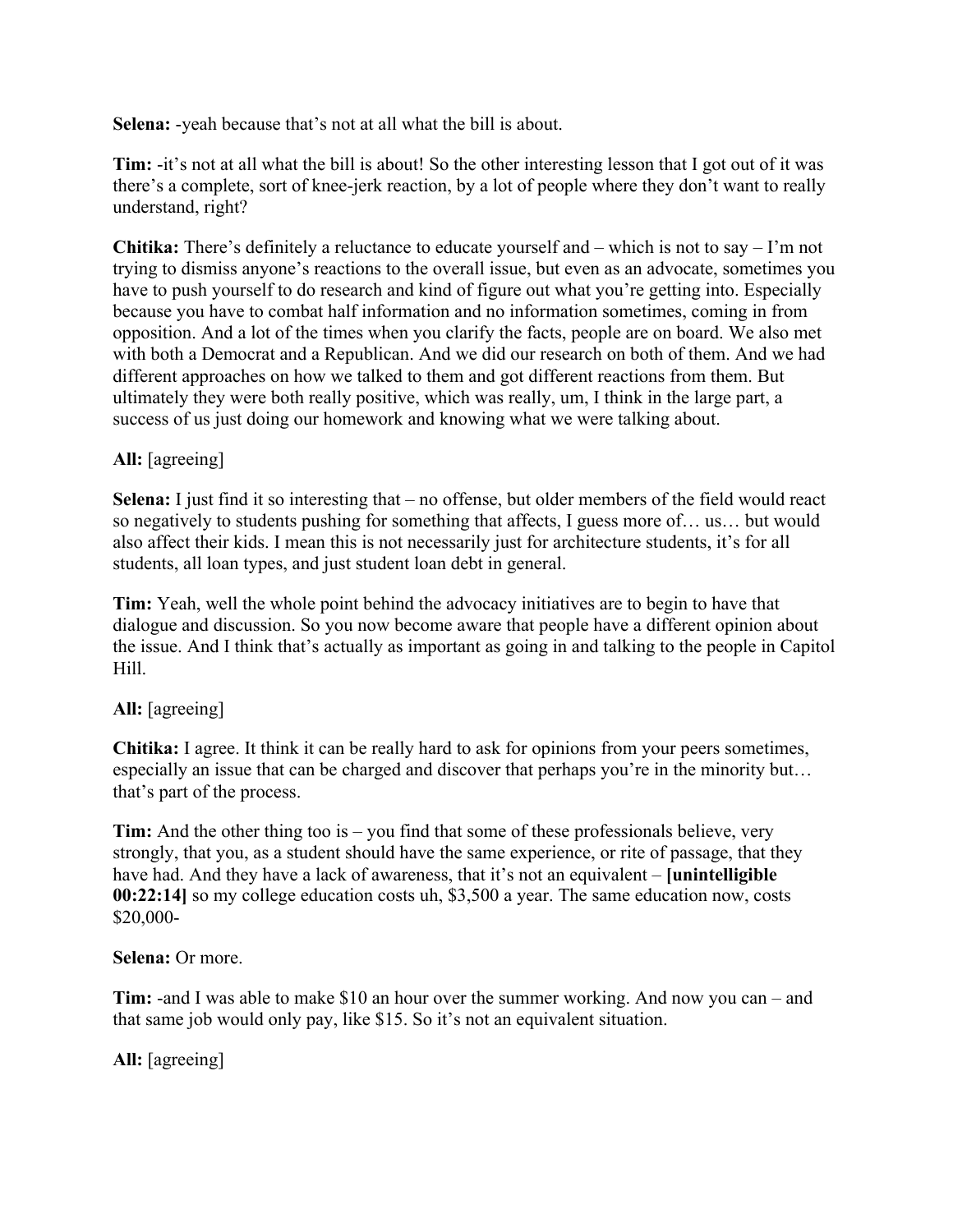**Selena:** It's a difficult topic to talk to – or talk about, I think. I almost wish we could talk to these people that you're talking about, these older members of AIA or professionals in general, which might be something that you do on a chapter level, with an advocacy committee, right?

## [laughter]

**Tim:** Right. [asks Ethan] And that's – have you found that you've had really strong conversations with the professionals in the Northeast Ohio area?

**Ethan:** Oh absolutely. I think we've made some really great strides towards educating ourselves and getting opinions, but also educating people who maybe don't look at things the same way that we do. We're kind of leveling the playing field, and kind of giving everyone the same information I guess.

**Selena:** Yeah.

## **[00:23:40]**

**Tim:** Today I had a student approach me and ask how he could get involved with advocacy. And I told him, the first step would be to  $-$  he was actually asking specifically about how to get involved with advocacy at the AIA level-

#### **Chitika:** Ooh.

**Selena:** That's cool.

**Tim:** -he lives in – goes to school at Wentworth, and I told him, that's the Boston Society of Architects. You just need to do research on it and go down and get engaged. They have committees and I'm sure they would accept you, as leader of your chapter.

**Selena:** Yeah. Sometimes all you really need to do is take the first step and if there's pushback, you know, there's always ways around it and encouragement from other places. But I know – Chitika, you and I have at least tried, or are currently trying to build a relationship, or rebuild a relationship with our chapter, which is AIA Pittsburgh. I think Ethan's example of creating an Advocacy Committee kind of creates a legitimacy to that sort of, uh-

#### **Chitika:** That effort.

**Selena:** -that effort, yeah. And if any other chapters are struggling with that, that might be a way to go.

**Chitika:** Yeah I think the value proposition in question becomes really important where what are you doing to create value or have increased perceived value of yourself and your chapter and you as a voice in the community, so that other people pay attention to you and, and listen to you and whether that means you have a committee that hosts events and does outreach, or you kind of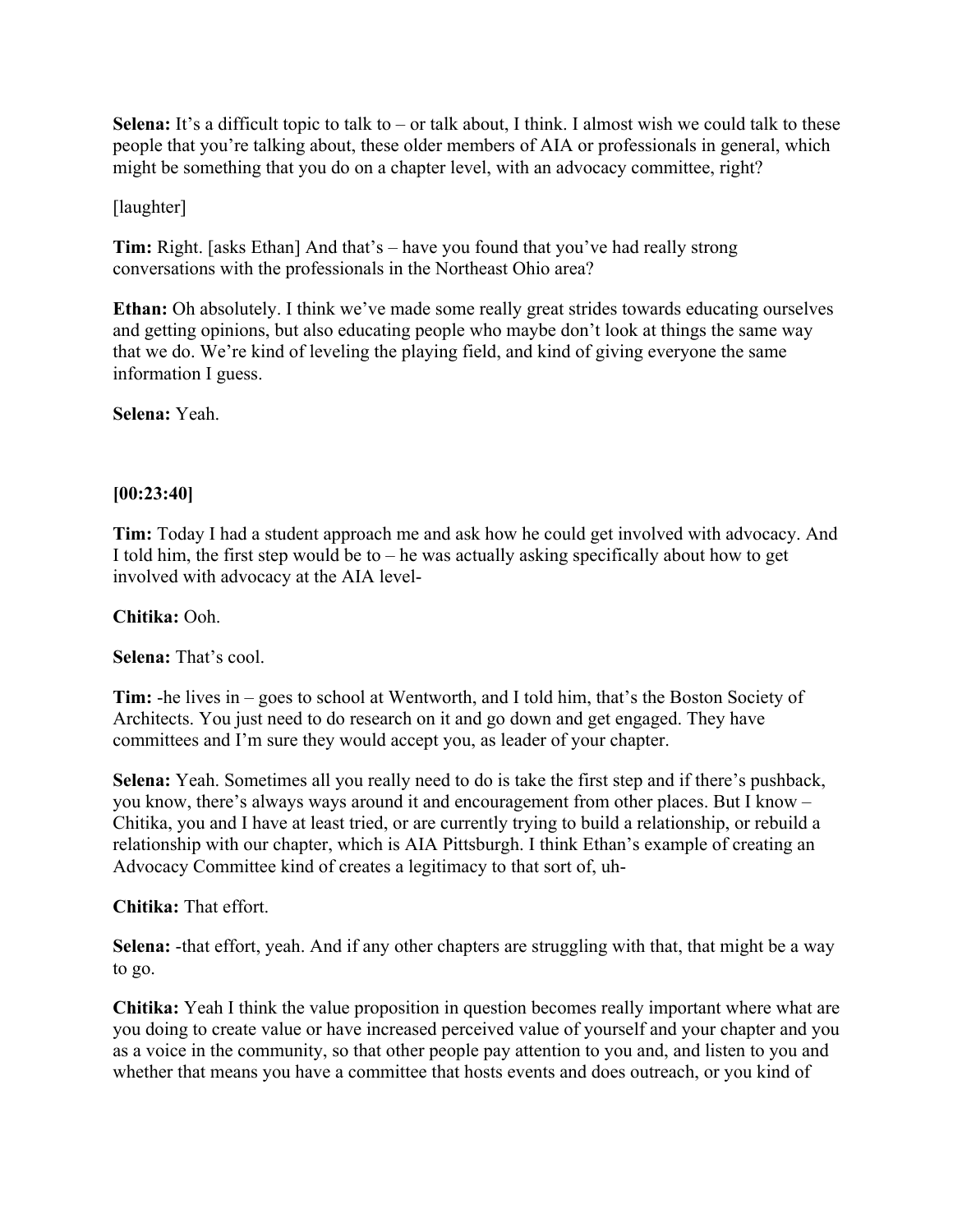just pursue other avenues and do whatever it takes to establish a street cred – "street cred," so to speak. [laughs]

[laughter]

**Chitika:** "Boardroom Cred" I don't know [laughs].

**Chitika:** I did want to say though, Tim what you said about the disconnect between, perhaps slightly more experienced – or well actually significantly more experienced – professionals, and young students is that um, I think it ties into this not as often talked about issue within advocacy and activism that we find it difficult to push for, or care about things we haven't experienced-

**Tim:** Mhm.

**Chitika:** -and part of that is, you know, empathy is hard.

**Selena:** Being comfortable with being uncomfortable? [laughs]

**Chitika:** Yeah yeah. Well yeah its difficult – like you said; it's, it's the route that people take, is they find platforms that allow them to raise awareness about something that they care about. But it's so interesting to think about something like the advocacy experts at the AIA or like lobbyists that some of us worked with, where their job is to focus on the process of advocating for something-

**Tim:** The persuasive process.

**Chitika:** -yeah, and you can, it's kind of like the issue is almost assigned to you, or you have to find like a buy-in, and say well this is worth pushing for, even though it's not coming directly from my life experience.

**Selena:** Yeah. I definitely think that overall, a lot of this conversation has just been talking about the correct platform that you choose. And, I mean, that's sort of – that's sort of what I've been talking about in my topic as well. Like what platform do you choose? What channels do you choose to do that on? And most of it, at least everything that we've talked about best suits what you are best suited for. Like Tim works, obviously, with the AIA, so he's best suited for that sort of platform. But us students, at our level, well Capitol Hill was one of our first best platforms to do that sort of thing. And I know so many people that are really interested in doing more advocacy even at the state level, because of Capitol Hill Day.

**Chitika:** Yeah and I think it's important to be sensitive to the issue as well. I mean, for you too, this platform of the 2019 Advocates Program is allowing you to take a lot of flexibility in just giving you a resource to discuss something that matters to you. We also are doing advocacy through AIAS when we did Student Hill, but that was a whole different experience where – you know like you said, the issue was kind of pre-determined and handed to us and we were relying on our platform for knowledge about what we were advocating for. So even within an organization, and [to Tim] maybe you can comment on whether the AIA has offered a similar experience, a similar set of experiences where you can be an AIAS advocate in so many different ways as well.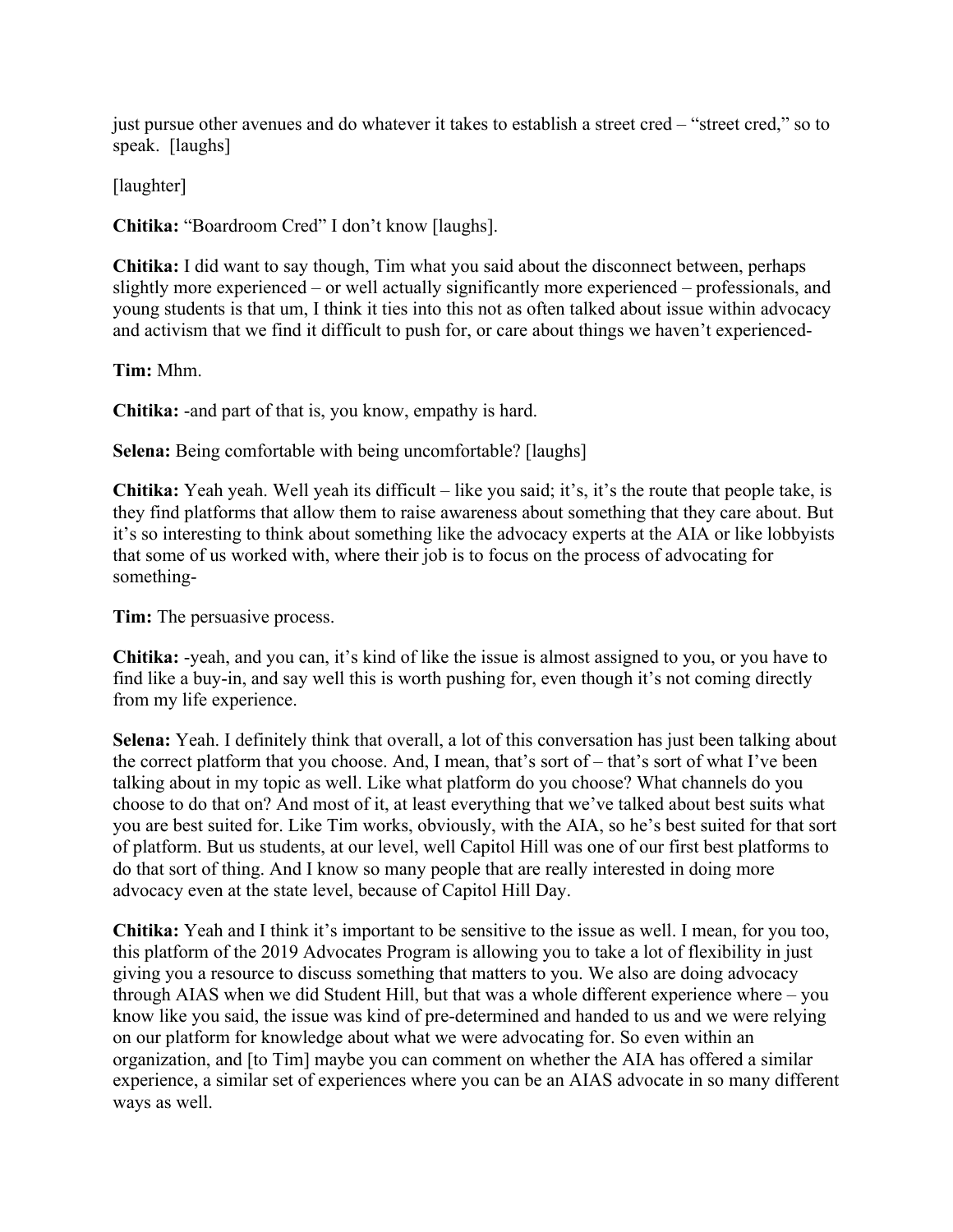**Selena:** Well, AIA – Tim, you guys did an AIA Capitol Hill Day too didn't you?

**Tim:** We did. Yeah.

**Selena:** Was it on the same topic as we did, or was it on a different topic-

**Tim:** No-

**Selena:** -can you go into that a little bit?

**Tim:** -yeah we did a Capitol Hill day on two topics. One was energy reduction in buildings, and the other was design of schools for safety.

## **Selena:** Okay.

**Tim:** And, actually, this topic of focus – well you weren't talking about focus, you're talking about platform. I think that it's important that students choose something that they care about. Because if you care about something you're going to be disciplined to engage. And once you care about that, you will gain knowledge and become an expert resource on that. Let's say you're very interested in architecture to help solve issues of homelessness. If you begin to have a lot of concern about this, you will become a resource, and that will give you credibility. And you will know things about it. And if you are more interested in sustainability, same thing holds. So the AIA, we've chosen, and tried to narrow our platform in the last few years, to six topics. And when I came in as chair, I felt that the topics were still too broad. That even 90,000 people can't handle and effectively lobby six topics.

# **All:** [laughter]

**Tim:** And so we have this thing that we're doing called The Big Move and we're trying to align all of our advocacy efforts around Climate Change and action on climate change. Which is inclusive of a lot of issues of energy reduction and etcetera. The reality is that you can lobby for changes to the tax code in order to help drive success for climate change. There's a, there's a broad range of things you can lobby within, but when you sort of pick a topic you get some traction.

## **Selena:** Right.

**Chitika:** Yeah. And I think it's interesting to start to consider the implications of seemingly unrelated or like distant topics. Because coming back to student debt, we discussed in our training, the implications of the passing of the bill on the profession and, and people's professional trajectory. So by no means are we advocating for, licensure requirements to change or anything, but for a bill like that to be passed, it would ultimately influence the way people pursue licensure and their careers, and what it means for them to have a different financial experience in their 20's. So, I think the really cool thing about that was to realize that to push for something that might be kind of a niche issue within your profession, you don't have to take the niche route.

# **Tim:** Mhm.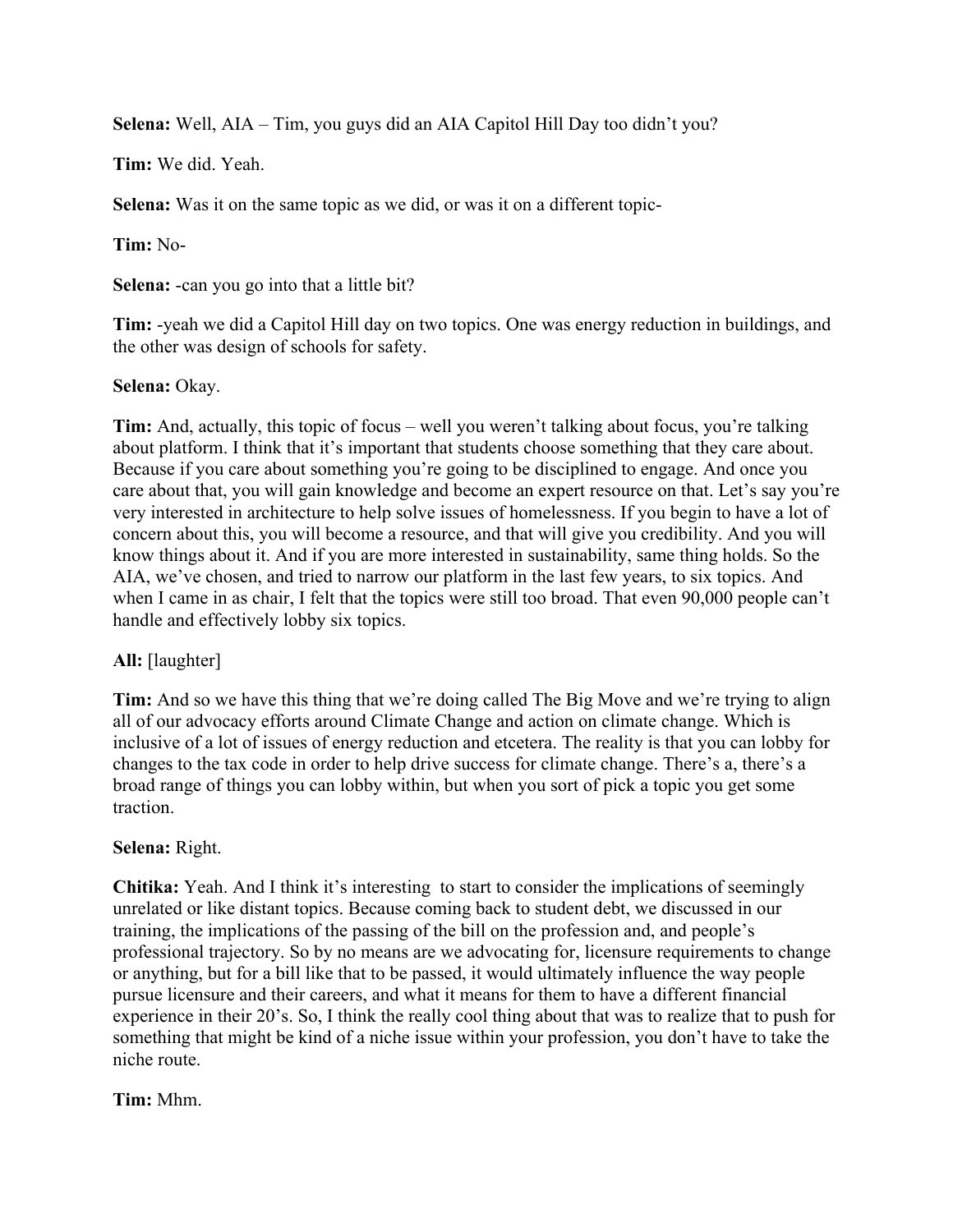**Chitika:** And you can kind of predict patterns and discover connections, you can – kind of get what you want out of this situation by pushing for something that maybe a wider audience relates to.

**Tim:** Right. And you can help one another.

#### **Chitika:** Yeah.

**Tim:** Yeah. So for instance, I do know this, that the Senate staff and the House staff tallied the number of constituents who came to the meetings.

**Selena:** Okay, interesting.

**Tim:** And they – when there is an initiative, they tally the number of telephone calls they get about things. They tally the emails, and that data is used to help influence decision-making. So if you are passionate about something, Chitika. And then you can get all of your peers to help support that. And then if Ethan is passionate about a different issue, and he does the research and can convince you to help, then you can all help each other on your advocacy platforms.

**All:** [agreeing]

#### **[00:32:40]**

**Selena:** Well do you guys have anything else to say about advocacy and different paths about advocacy? Because if not, I think we're good.

**Tim:** I think I would just say one last thing, is that, this doesn't have to be a design-related topic.

**Selena:** Yeah definitely not.

**Chitika:** Yeah.

**Selena:** 100%.

**Tim:** It could be, so for instance, on the AIA board, we have one director, she's very interested in issues of workforce development, so her advocacy initiatives really link to equity and diversity in the profession of architecture. And that impacts design because you have more diverse viewpoints on the table, but it's not directly a design topic. So I think there's lots of room.

**Selena:** There's definitely  $-I$  – The goal with this platform, this podcast that I'm doing is to definitely explore a lot of different avenues of advocacy. Nowadays there's so many different "movements", there is a lot of different fields in which advocacy is a huge part of. So, that's hopefully the goal, in the end.

**Tim:** Mhm.

**Selena:** Yeah. Awesome. Well thank you guys, for joining me.